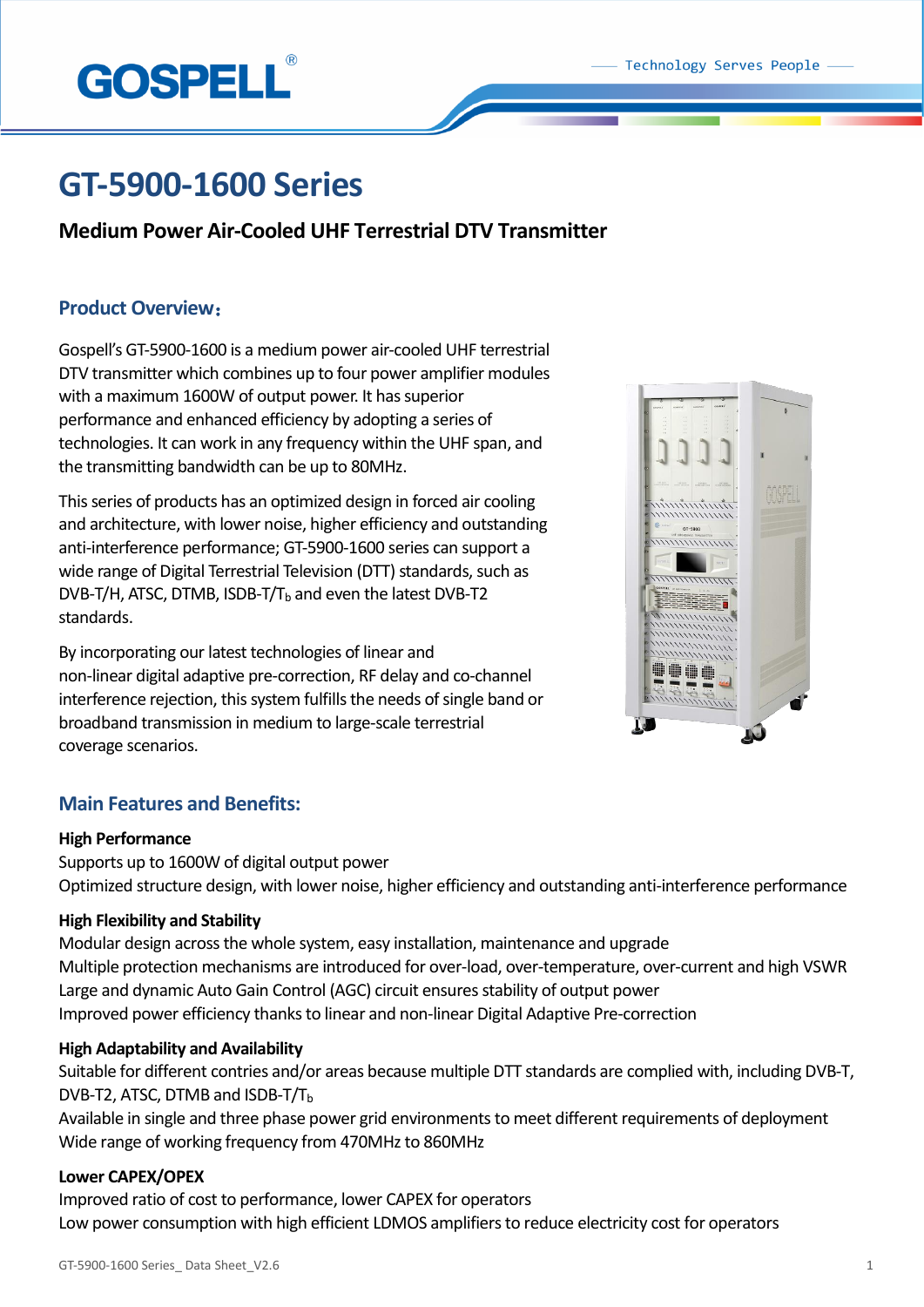

Reduced investment in manpower, benefits from convenient local monitoring and management through built-in touch screen display or remote monitoring via SNMP network management and/or telcom wireless network

## **User Friendly Monitoring Interface**

Built-in color TFT LCD with touch screen in the front panel, supports monitoring & control of working states and any malfunction on any module without additional testing/monitoring equipment required, such as transmitting power, VSWR, working voltage/current, fan speed, IP address and so on.

# **Block Diagram:**



Diagram 1 GT-5900-1600 Block Diagram

# **Technical Specifications:**

| <b>Items</b>      | <b>Ordering Codes</b>                                                                           | GT-5900-800                                          | GT-5900-1000 | GT-5900-1200    | GT-5900-1600 |  |
|-------------------|-------------------------------------------------------------------------------------------------|------------------------------------------------------|--------------|-----------------|--------------|--|
|                   | Output Power(RMS)*                                                                              | 800W                                                 | 1000W        | 1200W           | 1600W        |  |
|                   | <b>Number of PAs</b>                                                                            | 3                                                    |              | 4               |              |  |
|                   | <b>Number of Power Supplies</b>                                                                 | 3                                                    |              | 4               |              |  |
|                   | Weight                                                                                          | 230Kg(507 lbs)                                       |              | 250Kg (551 lbs) |              |  |
|                   | <b>Frequency Range(FIN)</b>                                                                     | 470 to 860MHz                                        |              |                 |              |  |
| General           | <b>Channel Bandwidth</b>                                                                        | 6MHz, 8MHz                                           |              |                 |              |  |
| <b>Parameter</b>  | <b>Supported Standards</b>                                                                      | DVB-T2, DVB-T/H, DTMB, ATSC, ISDB-T/Tb               |              |                 |              |  |
|                   | <b>Transmitting Mode</b>                                                                        | Standard: Single band                                |              |                 |              |  |
|                   |                                                                                                 | Optional: Broadband (maximum 80MHz)                  |              |                 |              |  |
|                   | <b>Supported Network</b>                                                                        | SFN or MFN                                           |              |                 |              |  |
|                   | <b>Cooling Method</b>                                                                           | Forced Air Cooling with top-mounted ventilation flue |              |                 |              |  |
|                   | Dimensions (W x H x D)                                                                          | 650mm x 1700mm(35U) x 1000mm (25.6" x 66.9" x 39.4") |              |                 |              |  |
|                   | Notes: * The above output powers are calculated per ATSC/DTMB standards under single band mode. |                                                      |              |                 |              |  |
| <b>Main</b>       | Preamplifier                                                                                    | 1 x Preamplifier module(3U)                          |              |                 |              |  |
|                   | <b>Exciter (Optional)**</b>                                                                     | 1 x DVB-T2/DTMB Exciter(modulator) (1U)**            |              |                 |              |  |
| <b>Components</b> | <b>Power Splitter and Combiner</b>                                                              | Built-in                                             |              |                 |              |  |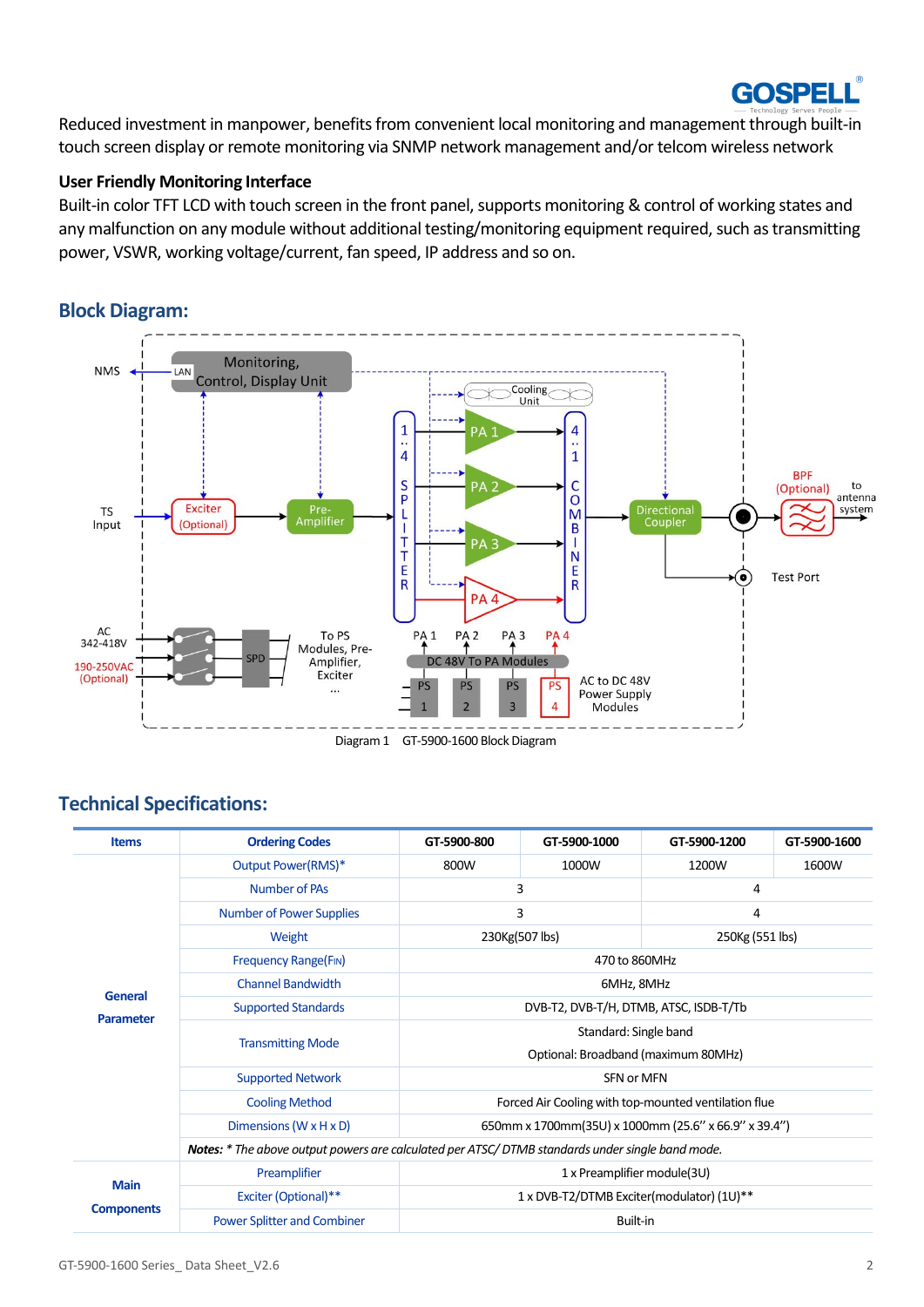|                                           | <b>Monitoring and Control Unit</b>                                                              |                            | 1 x Monitoring control unit(2U) with 7" LCD touch screen      |  |  |
|-------------------------------------------|-------------------------------------------------------------------------------------------------|----------------------------|---------------------------------------------------------------|--|--|
|                                           | <b>Bandpass Filter (Optional)</b>                                                               |                            | Optional Single band or broadband Bandpass filter             |  |  |
|                                           | Notes: ** Please contact our sales representative for the other exciter/modulator requirements. |                            |                                                               |  |  |
| <b>Environmental</b>                      | <b>Operating Temperature</b>                                                                    |                            | 0 to $45^{\circ}$ C                                           |  |  |
|                                           | <b>Operating Humidity</b>                                                                       |                            | 0 to 95%, non-condensing                                      |  |  |
| <b>Power Supply</b>                       | <b>AC Input</b>                                                                                 | <b>Three-Phase Option</b>  | 4 wires (3-phase + neutral), 342-418V AC, 50Hz±5%             |  |  |
|                                           |                                                                                                 | <b>Single-Phase Option</b> | 2 wires, 190-250V AC, 50Hz±5%                                 |  |  |
|                                           | <b>Surge Protection</b>                                                                         |                            | Built-in AC Surge Protector                                   |  |  |
| I/O                                       | <b>TS Input</b>                                                                                 |                            | DVB-ASI (BNC female, 75Ω) (DTMB/DVB-T2 Exciter)               |  |  |
|                                           | <b>MPEG-TS over IP</b>                                                                          |                            | 100/1000Base-T, RJ-45 (DVB-T2 Exciter)                        |  |  |
|                                           | <b>RF Output</b>                                                                                |                            | EIA 1-5/8" flange                                             |  |  |
| Interface                                 | <b>1PPS Clock Input</b>                                                                         |                            | BNC, female, 50Ω(DTMB/DVB-T2 Exciter)                         |  |  |
|                                           | 10MHz Clock Input                                                                               |                            | BNC, female, 50Ω(DTMB/DVB-T2 Exciter)                         |  |  |
|                                           | <b>RF Monitor Output</b>                                                                        |                            | SMA, female, $50\Omega$                                       |  |  |
| <b>Monitoring &amp;</b><br><b>Control</b> | <b>Local Monitoring &amp; Control</b>                                                           |                            | TFT LCD touch screen                                          |  |  |
|                                           | <b>Network Management Interface</b>                                                             |                            | 10/100 Base-T Ethernet, 1 x RJ-45,                            |  |  |
|                                           |                                                                                                 |                            | Supporting Web-browser or SNMP network management             |  |  |
| <b>Electric</b><br><b>Performance</b>     | <b>Frequency Stability</b>                                                                      |                            | $\leq \pm 1 \times 10^{-7}$ (Internal reference)              |  |  |
|                                           |                                                                                                 |                            | $\leq \pm 1 \times 10^{-10}$ (External 10MHz reference clock) |  |  |
|                                           | <b>Frequency Accuracy</b>                                                                       |                            | MFN: ≤ ±100Hz, SFN: ≤±1Hz                                     |  |  |
|                                           | <b>MER</b>                                                                                      |                            | $\geq$ 33 dB                                                  |  |  |
|                                           | Shoulder of Signal @fc±4.2MHz                                                                   |                            | $\leq -36dB$                                                  |  |  |
|                                           | In-band non-flatness@fc±3.591MHz                                                                |                            | $\leq \pm 0.5$ dB                                             |  |  |
|                                           | AGC Power Control Range (ΔG <sub>AGC</sub> )                                                    |                            | ±8dB                                                          |  |  |
|                                           | Stability of Output Power (ΔΡ <sub>ΟυΤ</sub> )                                                  |                            | $\leq \pm 0.5$ dB                                             |  |  |